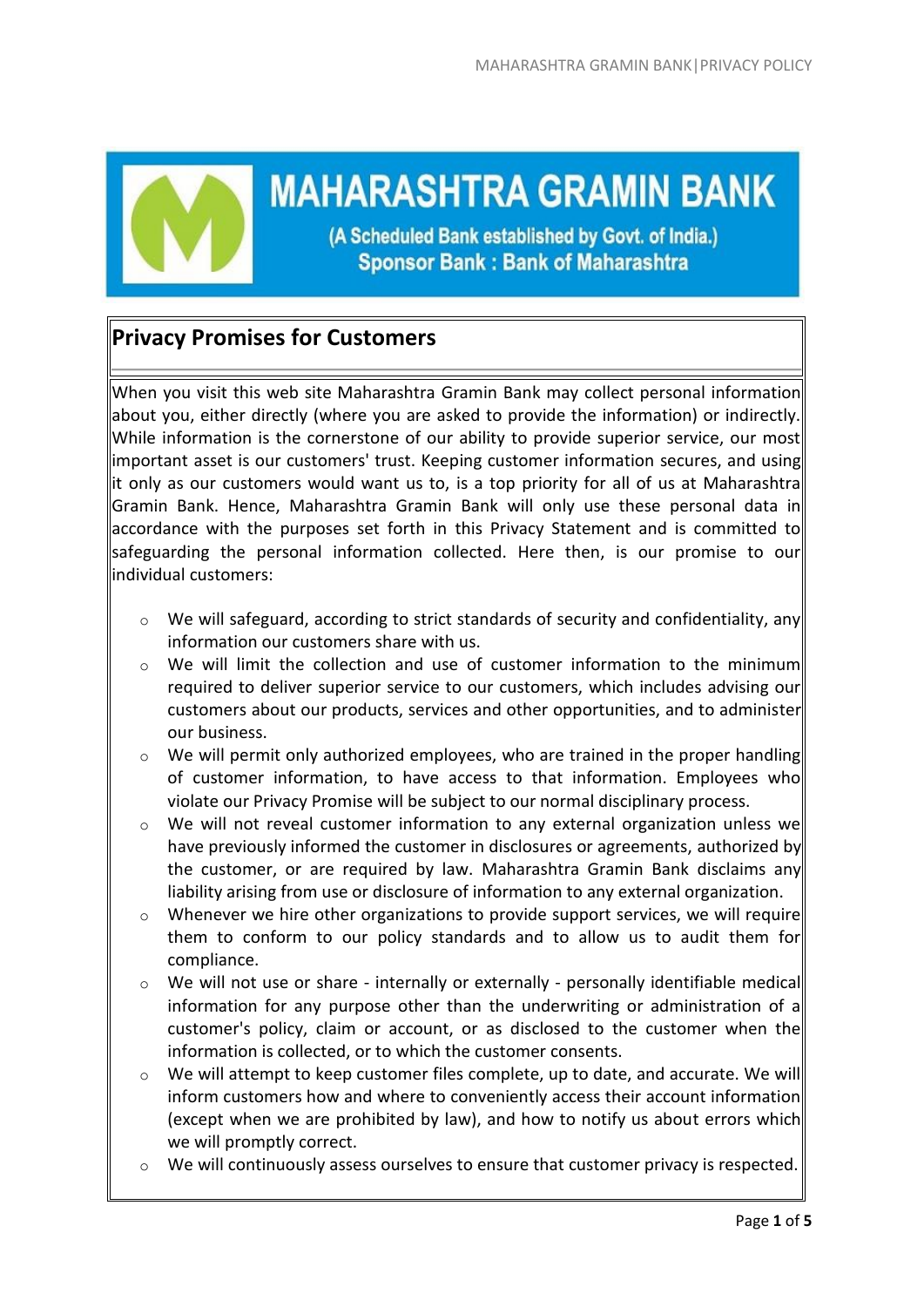# **INTERNET PRIVACY POLICY**

Personally, Identifiable Information ("Information") means information that is collected through web site operated by Maharashtra Gramin Bank ("we" or "us") and how it may later be disclosed.

Maharashtra Gramin Bank endeavours to safeguard and ensure the security of the information provided by the Customer. The Bank uses 128-bit encryption, for the transmission of the information, which is currently the permitted level of encryption in India. When the information provided by the Customers is not transmitted through this encryption, the Customers' system (if configured accordingly) will display an appropriate message ensuring the best level of secrecy for the Customers' information.

The Customer would be required to cooperate with Maharashtra Gramin Bank in order to ensure the security of the information, and it is recommended that the Customers necessarily choose their passwords carefully such that no unauthorized access is made by a third party. To make the password complex and difficult for others to guess, the Customers should use combination of alphabets, numbers and special characters (like!,  $\omega$ , #, \$ etc.). The Customers should undertake not to disclose their password to anyone or keep any written or other record of the password such that a third party could access it.

You can visit web site and find out about Maharashtra Gramin Bank ' s products and services and use value-added services that may be available without giving us any Information about you. If you must register at a web site to use one of its features or are interested in being contacted by Maharashtra Gramin Bank about its products and/or services, you may input Information about yourself at the web site. Wherever available, you may update your contact Information online. Otherwise, you will need to contact Maharashtra Gramin Bank at the telephone number provided in order to do so. Any Information you provide to us will be handled in accordance with the "Maharashtra Gramin Bank" Privacy Promise for Customers."

## Purpose of Processing

Maharashtra Gramin Bank respects the privacy of your personal information. Any personal information provided by you to Maharashtra Gramin Bank through this website will be used solely for the purpose of providing you with the services you have requested at this website and for other related purposes including improving the design and marketing of our range of services and related products for customer use, updating and enhancing Maharashtra Gramin Bank's records, development of web statistics, understanding your financial needs, advising you of other products and services which may be of interest to you and for fraud prevention purposes. The information you provide will be used to contact you when necessary, e.g. to notify you about functionality changes to the web site and to offer services that you may find helpful (provided you have not opted out to receive such services).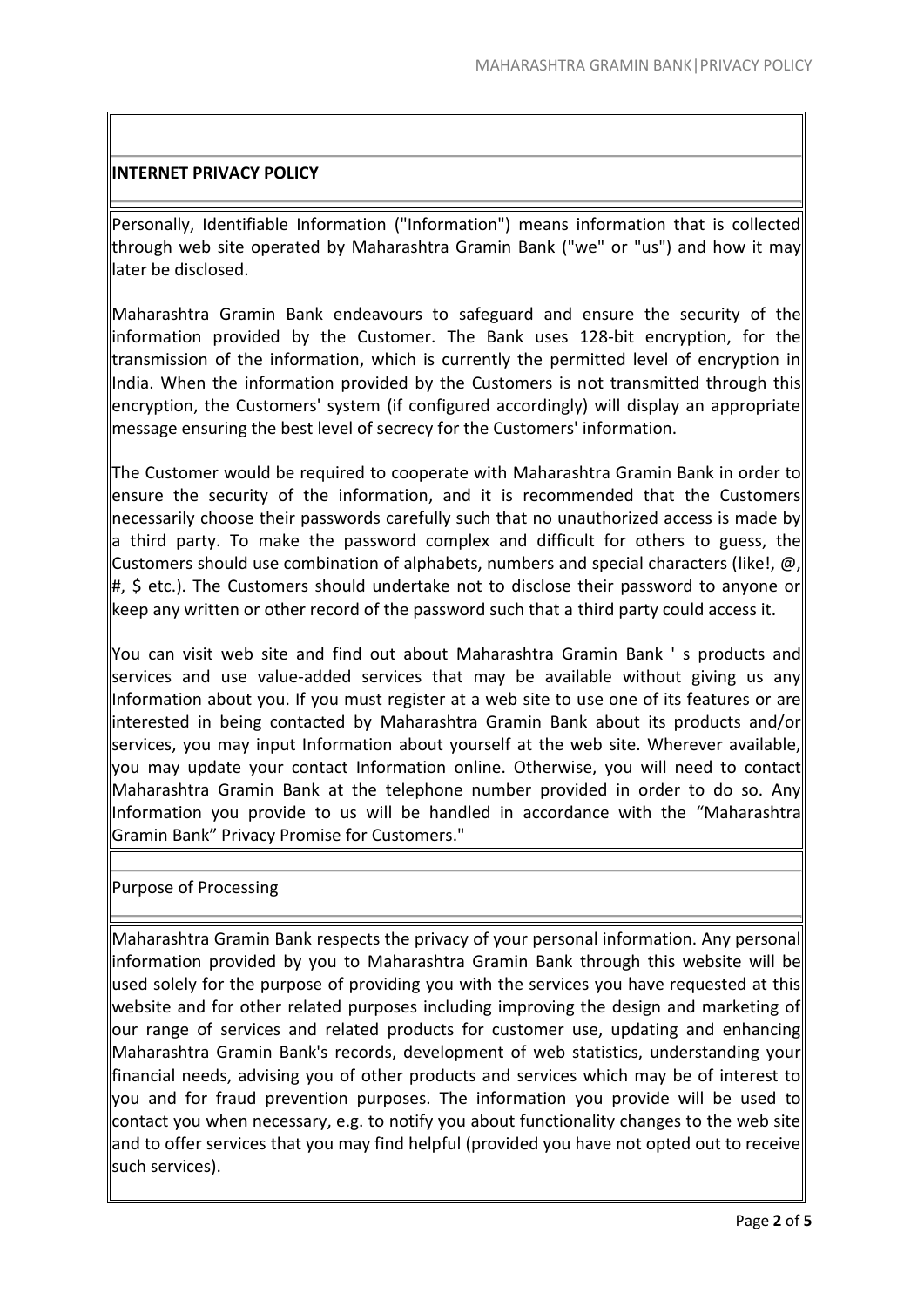Other than to those individuals and entities listed below who are under a duty of confidentiality to Maharashtra Gramin Bank, your details will not be revealed by Maharashtra Gramin Bank to any external body, unless Maharashtra Gramin Bank has your permission, or is under a legal obligation or to protect and defend Maharashtra Gramin Bank's or its Affiliates/ Members/ Constituents/ Other persons rights, interests or property or to enforce the terms and conditions of the products or services or any other duty to do so. The information provided by you at this website may be disclosed by Maharashtra Gramin Bank to:

- 1. Regulators
- 2. Lawyers
- 3. External Auditors
- 4. Third Party Service Providers

The Customer authorizes Maharashtra Gramin Bank to exchange, share, part with all information related to the details and transaction history of the Customers to its financial institutions/credit bureaus/agencies/participation in any telecommunication or electronic clearing network/ banking, consumer finance, insurance and securities or as may be required by law, customary practice, credit reporting, statistical analysis and credit scoring, verification or risk management.

The Customer further authorizes Maharashtra Gramin Bank to disclose personal information about you to the following types of non-affiliated third parties: (1) Financial services providers, such as companies engaged in banking, credit cards, consumer finance, securities, and insurance, and (2) Non-financial companies, such as companies engaged in direct marketing and the selling of consumer products and services etc.

Maharashtra Gramin Bank disclaims any liability for any damage or loss suffered by the Customer as a result of sharing of information with any of the parties as mentioned above.

# **Data Retention**

Data provided by you is retained as long as the purpose for which the data was collected continues. The data is then destroyed unless its retention is required to satisfy legal, regulatory or accounting requirements or to protect Maharashtra Gramin Bank's interests.

## **Internet Communications**

In order to maintain the security of our systems, protect our staff, record transactions, and, in certain circumstances, to prevent and detect crime or unauthorized activities, Maharashtra Gramin Bank reserves the right to monitor all internet communications including web and email traffic into and out of its domains.

## **Third Party Sites**

Please note that this Privacy Statement does not extend to third party sites linked to this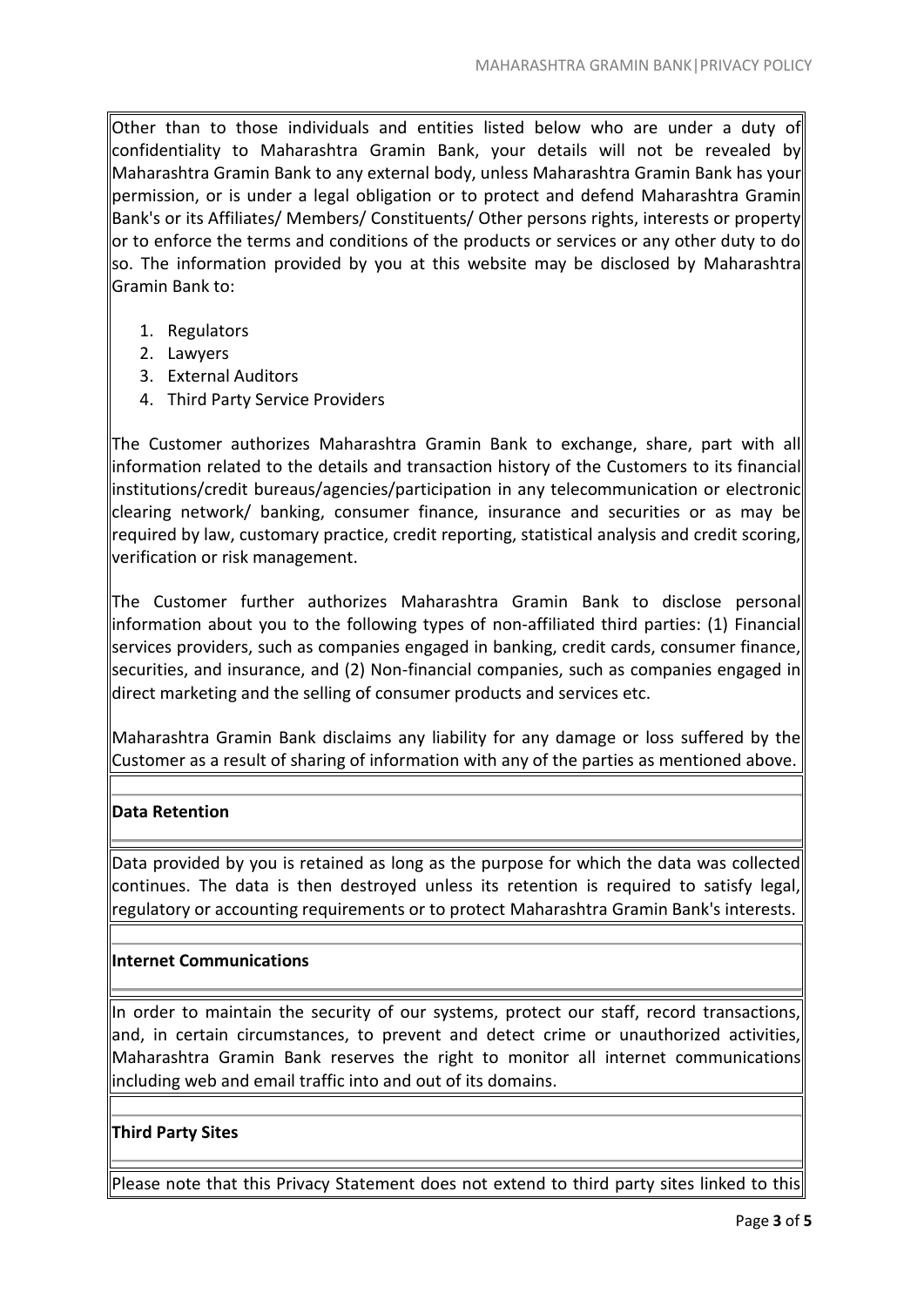#### web site.

## **Customer Obligations**

The Customers shall not disclose to any other person, in any manner whatsoever, any information relating to Maharashtra Gramin Bank or its group companies of a confidential nature obtained in the course of availing the services through the website. Failure to comply with this obligation shall be deemed a serious breach of the terms herein and shall entitle Maharashtra Gramin Bank or its group companies to terminate the services, without prejudice to any damages, to which the customer may be entitled otherwise.

## **Your Rights and How to Contact Us**

If you wish to review Information provided on online applications, you can contact us to request a copy of the personal account information you provided through our customer service numbers. Maharashtra Gramin Bank may charge a fee for certain Information that is requested. It may also be possible for Customers to review and change contact information such as address, phone and e-mail information by signing on and updating their personal profile. To protect your privacy, proof of identity or other authentication is required any time you contact us.

If you wish to access or correct or delete any of your personal data held by us, or if you have any questions concerning our Privacy Statement please contact the relevant Maharashtra Gramin Bank Data Protection representative via regular mail to: cmit@mahagramin.co.in

## **Contacting You**

In providing your telephone, facsimile number, postal and e-mail address or similar details, you agree that Maharashtra Gramin Bank may contact you by these methods to keep you informed about Bank's products and services or for any other reason. If you prefer not to be kept informed of Maharashtra Gramin Bank's products and services, please contact Maharashtra Gramin Bank by E-mail.

## **Sources of Information**

The Information we collect about you comes from the following sources:

- 1. Information we receive from you on applications or other forms, such as your name, address, and telephone number,
- 2. Information about your transactions with us, our affiliates, or non-affiliated third parties, such as your account balances, payment history, and account activity,
- 3. Information we receive from a Customer reporting agency such as your credit bureau reports and other information relating to your creditworthiness, and
- 4. Information we receive about you from other sources, such as your employer and